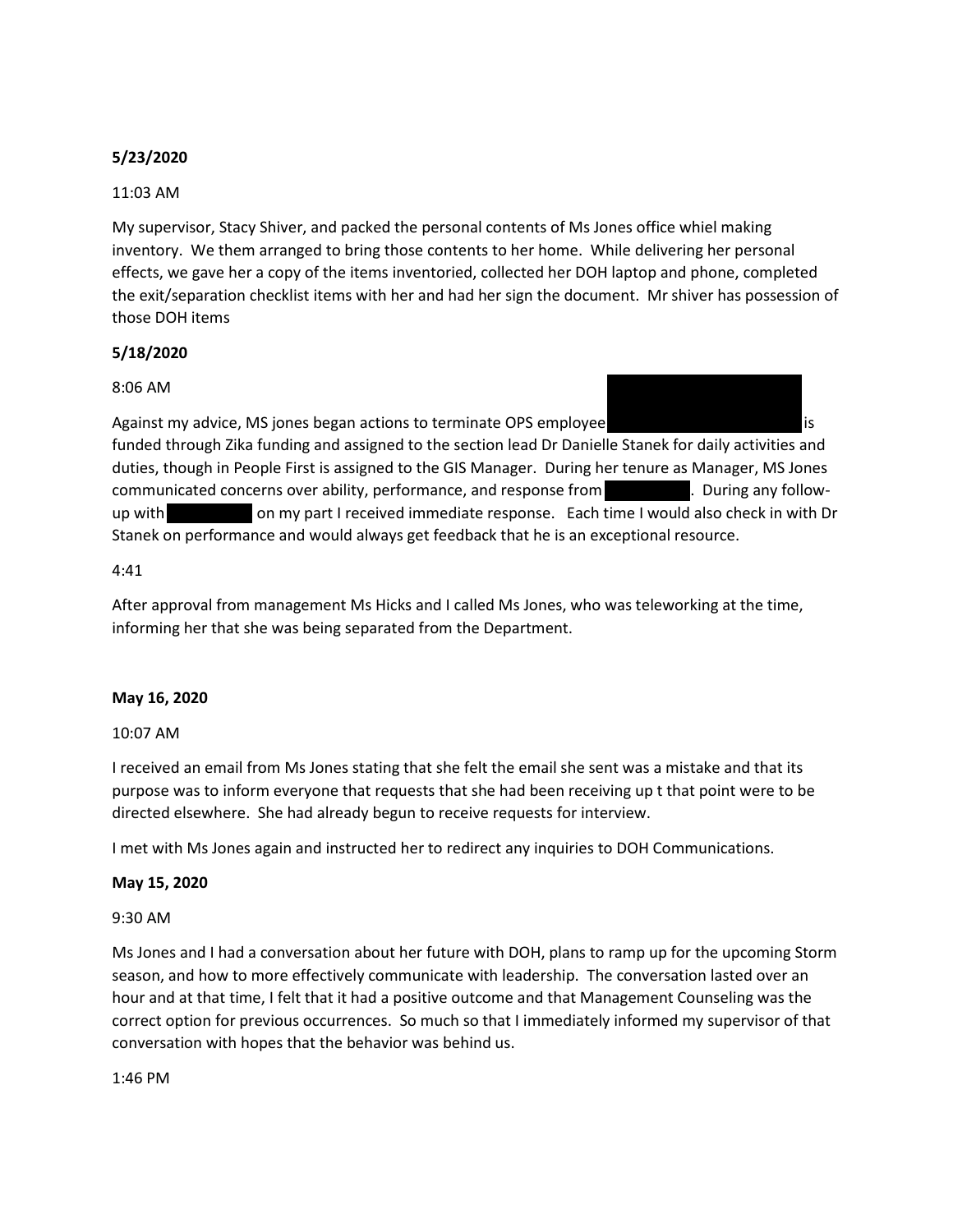Ms Jones sent am email to all recipients of GIS groups (which is external individuals), subject "COVID DATA USERS: FINAL NOTICE" stating that she was no longer assigned to the dashboard that in my opinion casted doubts on the integrity moving forward as she indicated that she was removed because she would not manipulate data. This email caused and immediate influx of request from media outlets.

Ms. Jones sent an email to the DOH GIS Users listserv informing them that she was no longer working on the Dashboard and insinuates that data may be restricted and team will not be transparent.

## **May 11 – May 14**

Ms Jones had adjusted to not being point on Dashboard and was performing here normal duties and GIS manager as expected. I asked Ms Jones to come in on May 15 to discuss moving forward and plans for the upcoming storm season.

## **May 11, 2020**

Again, per my request Ms. Jones helped the team create new links to the public data access are published allowing public to again have free access to data within the dashboard. Again very helpful and the team worked together to correct these issues

## **May 10, 2020**

All display issues to the GIS dashboard created by the move by Ms Jones are corrected. Work begins to correct public data access to data that is published.

### **May 9, 2020**

Per my request via email, Ms Jones began helping the GIS team to update layers and objects to correct data being displayed regarding counties and zip codes. The entire team seemed to be getting along and moving forward.

## **May 7, 2020**

Without discussion with Ms Joiner, myself on the rest of the GIS Team; Ms Jones made administrative changes to the GIS dashboard by creating a new Arc GIS online account to be owner of the GIS dashboard and moved content for the dashboard into that newly created account. These moves change the process to some degree of how data was to be updated to the GIS dashboard and impacted the process by which the team was familiar with. In turn this created unnecessary delays in updates to the dashboard over the next few days until all content was appropriately moved and layers properly recreated. This change, without my approval, directly disobeyed my instruction the previous day.

Because the team was not informed, the team began troubleshooting the issue as if it were a system issue. We asked for the help of Chris Duclos, a GIS manger and only other member with full administrative right in our system to help. Mr Duclos began make changes in an attempt to the issues (unknowing caused by Ms jones changes) by modifying ownership of objects to return the process to the previous state.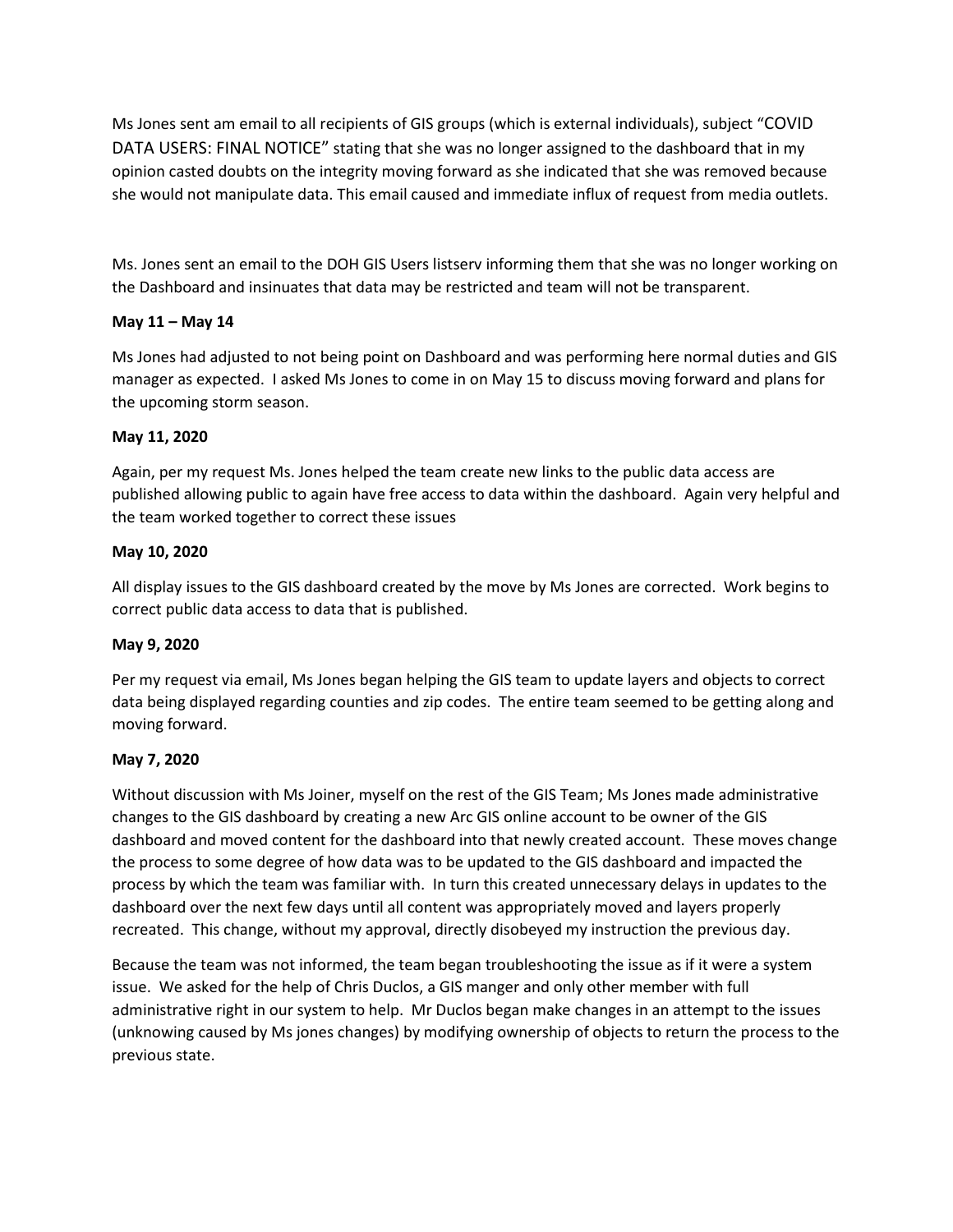During these changes at approximately 1 PM, Mr Duclos Administrative rights to AGO were removed by Ms Jones with secutiy concerns as reasoning.

## 1:35 PM

I emailed Ms Jones telling her to restore any permissions and to stop making changes that might impede further with the updates.

## 8:08 PM

Ms Jones sent an email stating that she would fully restore Ms Duclos rights. However we discovered that she restored him to a lesser level than Admin. This left DOH with only one person with Admin level right to the AGO system and that was MS Jones. Having a single admin goes against all best practices for IT and put DOH at risk

## 7:17 PM

With my approval, Mr Duclos emailed the Arc GIS vendor ESRI and submitted a support ticket to restore not only Chris Duclos as Admin but to also grant myself the same privileges. I also notified them that any administrative ticket, requests or efforts being requested by individuals by DOH need to have mine or Mr Duclos approval and that I should be copied on any request.

## 8:23 PM

I sent an email to MS Jones and copied Mr. Duclos informing her that rights had been restored and given to me and that no changes were to be made without my approval

## 8:28 PM

I received an email from MS Jones stating that she was going to Mississippi to spend some time with her family

## **May 6, 2020**

### 10:36 AM

I contacted, by email, Tiffany Hick in Labor relations at regarding Ms. Jones continued behavior of conveying information to the public though various formats asking for guidance on actions to take for this pattern of behavior.

The two recommendations at that time were separation or Management Counseling. At that time Dr. Blackmore and I felt that Management Counseling would be the appropriate path to be communicated and carried out upon her return from leave.

### 12:40 PM

I called Ms Jones from my office (Jessica Joiner was in my office at the time of the call), to notify her that she was being removed from her duties as primary GIS developer on the department s COVID-19 dashboard and that Ms Joiner was to immediately assume that role. She was informed that she was maintaining her role as GIS team manager and was to resume normal day to day responsibilities, but she was to cease any duties and administrative roles associated with the COVID-19 GIS dashboard.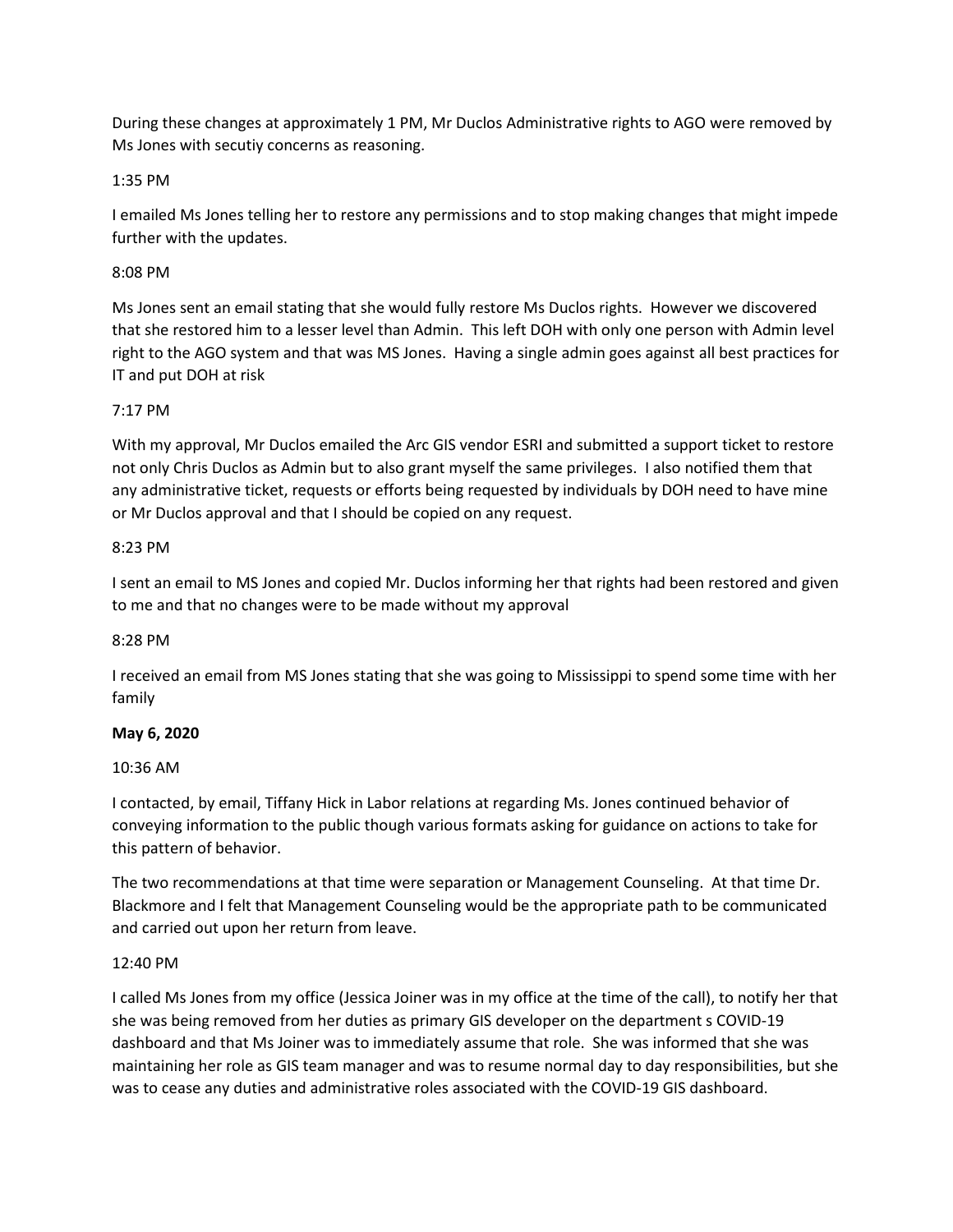## 3:22 PM

In email I was asked by Tiffany Hicks to elaborate on the insubordinate behavior demonstrated by Ms Jones

## 4:11 PM

I responded, by email, with a detailed accounting of instances from 4/9 – 4/30 of Ms Jones communicating to outside DOH sources about COVID19

## 5:04 PM

Ms Hicks responded by email informing me of recommendations of action that could be taken against Ms Jones, which were immediate separation or Management Counseling. At that time, I felt counseling Ms Jones was the appropriate path.

## 5:41 PM

I received an email from Ms Jones asking to use some of the approximate 200 hours of extra time she had put in building the dashboard. At that time, I suggested a week and would consider more if needed.

## **May 5, 2020**

I was instructed by management to replace Ms. Jones as primary on the COVID Dashboard. At 7:53 PM I sent an email to Chris Duclos requesting the re-assignment of Jessica Joiner to effectively take over as primary on the dashboard beginning 5/6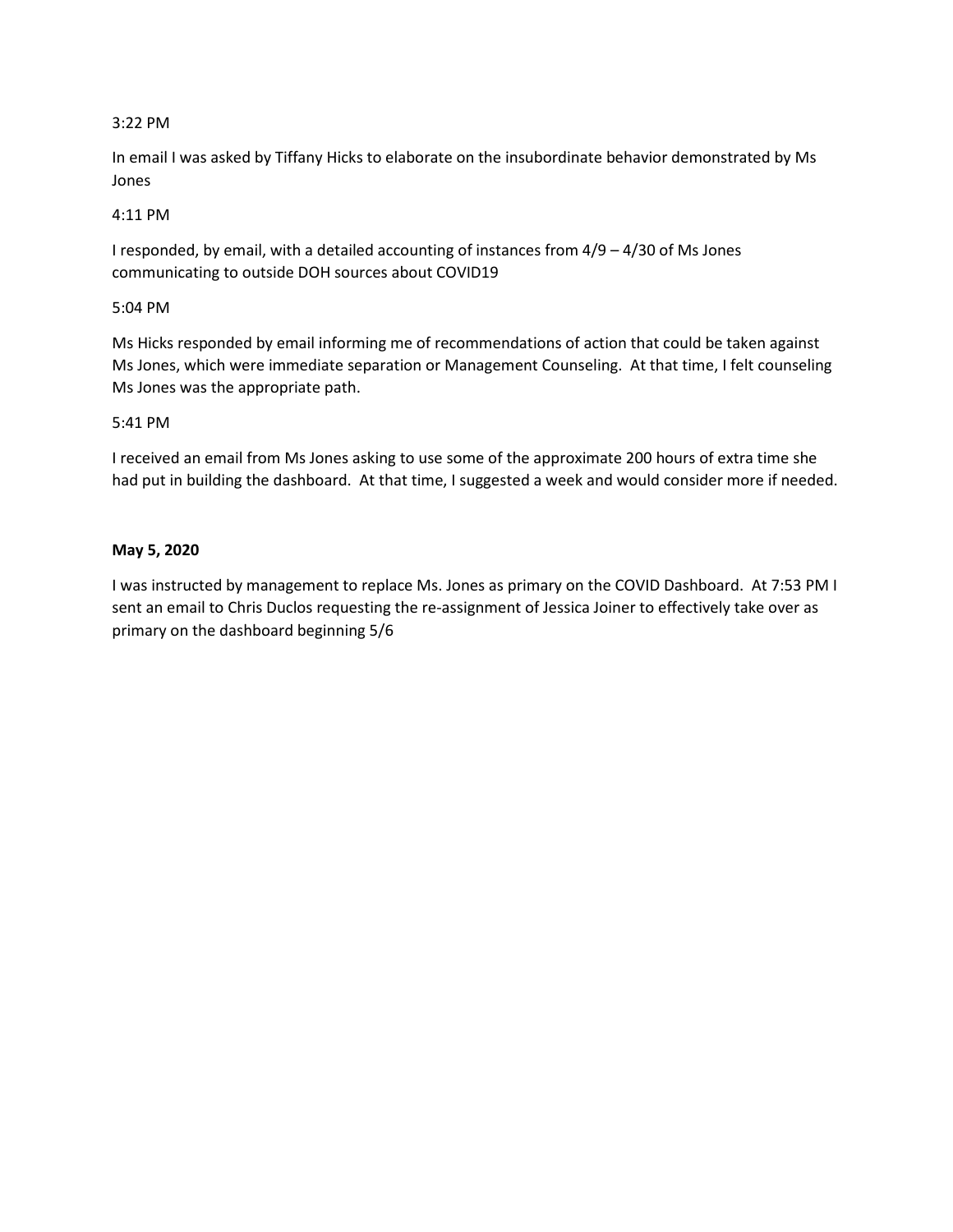| From:        | <b>Hicks, Tiffany A</b>                       |
|--------------|-----------------------------------------------|
| To:          | Curry, Craig J                                |
| Subject:     | RE: Employee Labor Relation Consulting needed |
| Date:        | Wednesday, May 6, 2020 4:29:35 PM             |
| Attachments: | image001.png                                  |
|              | image002.png                                  |
|              | image003.png                                  |

Craig,

Thank you for your elaboration. Please see the following recommendations for this situation.

- 1. Ms. Jones is an SES employee and our department does not practice "formal" discipline on SES employees. As you previously stated, you have spoken with the employee verbally on several occasions. With the approval of your management chain, management may move forward with separation at this time.
- 2. Issue a "Management Counseling" to address and document the recent incidents. This document would be informal and would not be placed in the employee's personnel file, but it would be drafted by myself. The employee will be asked to sign the document and it will be placed in an LR Contact file. If similar behavior continues, it is a management's decision to move forward with termination.

**Stay in the know! Visit the [HR Blog](https://floridahealth.sharepoint.com/Need-To-Know/default.aspx)**

# *Tiffany Hicks*

**Labor Relations Consultant Bureau of Personnel & Human Resource Management** Florida Department of Health 4052 Bald Cypress Way, Bin #B03 Tallahassee, FL 32399 (850) 245-4484 (850) 413-6716 (Confidential fax)



How's my customer service? Take our [survey](http://fldoh.customerservice.sgizmo.com/s3/).

**From:** Curry, Craig J <Craig.Curry@flhealth.gov> **Sent:** Wednesday, May 6, 2020 4:11 PM **To:** Hicks, Tiffany A <Tiffany.Hicks@flhealth.gov> **Subject:** RE: Employee Labor Relation Consulting needed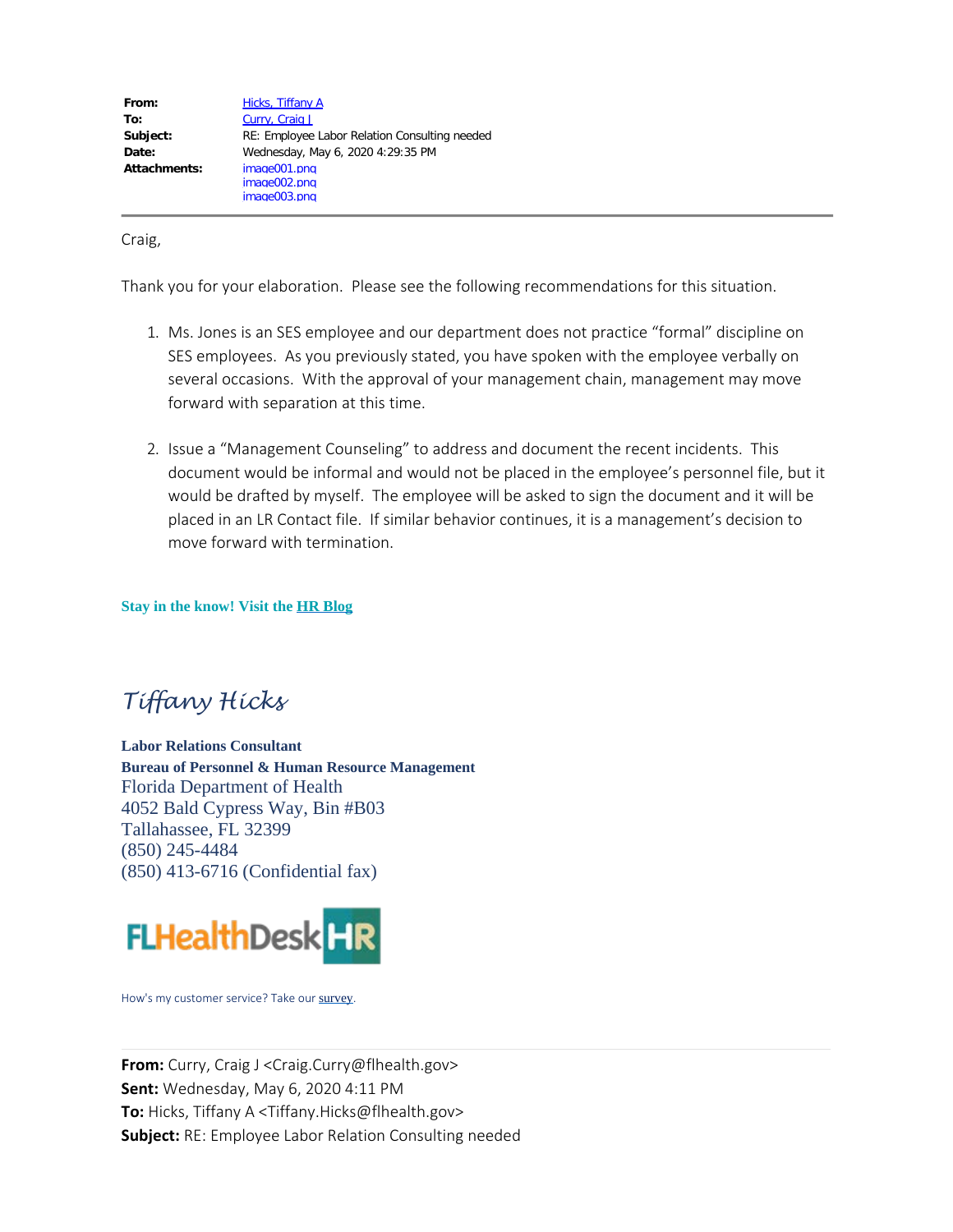4/9/2020 - I was made aware by that Rebekah posted comments on a Facebook post from the Tallahassee Democrat on April. In those comments she discussed the logic behind the items displayed on the dashboard and Identified herself as being the person that maintains it. I spoke with Rebekah on April 9<sup>th</sup> to make clear that any public release needs to be approved by communications (which is something we all have to agree to in employee training). She promptly removed those comments.

## <https://www.facebook.com/55529405081/posts/10163244404260082/?d=n>

4/21/2020 – I received an email from our GIS vendor ESRI, that ESR published an article on the working being done in the EOC and on the dashboard with pictures. To the best of my knowledge she did not obtain permission from DOH for this article. Although she did create the dashboard, she is not the data owner and should not answer questions on how calculations are made. I asked her on 4/21/2020 if she had DOH Coms permission and again reminded her that permission is needed to release any data that belongs to DOH.

## <https://www.esri.com/about/newsroom/blog/scientist-maps-florida-covid19-cases/>

4/30/2020 – Ms. Jones maintains a public website she uses to promote her work and opinions. There is a detailed post 2020 that speaks from a DOH employee viewpoint but adds charts not approved by DOH with political commentary. I found this post on 5/1/2020 and spoke with her again about representing FDOH without consent

<https://geojones.org/2020/03/30/more-on-coronavirus/>

These have all been verbal communication. They are all related to the current pandemic, so I did not put anything in writing, however I did inform my supervisor on all three occasions.

Ms Jones is responsible for the Departments COVID-19 dashboard and Florida has received international acclaim for being transparent directly for her fantastic work. She worked with our Epidemiology section to get the data. Ms Jones creates routines that 'cleansed' the data to remove any PII or PHI that was not already being released in the daily public line list published by our Communications department. One graph produced regarding event date may have exposed a date that is not released on the daily published file. Data published on the dashboard is being reviewed by Epi and other GIS staff to verify. MS Jones was working with internal staff and being directed as to what objects and graphs to post, however they may have not been aware that the underlying data was viewable. Dr Blackmore and Dr Roberson may have more to add on this topic as I am not an expert in Epidemiology.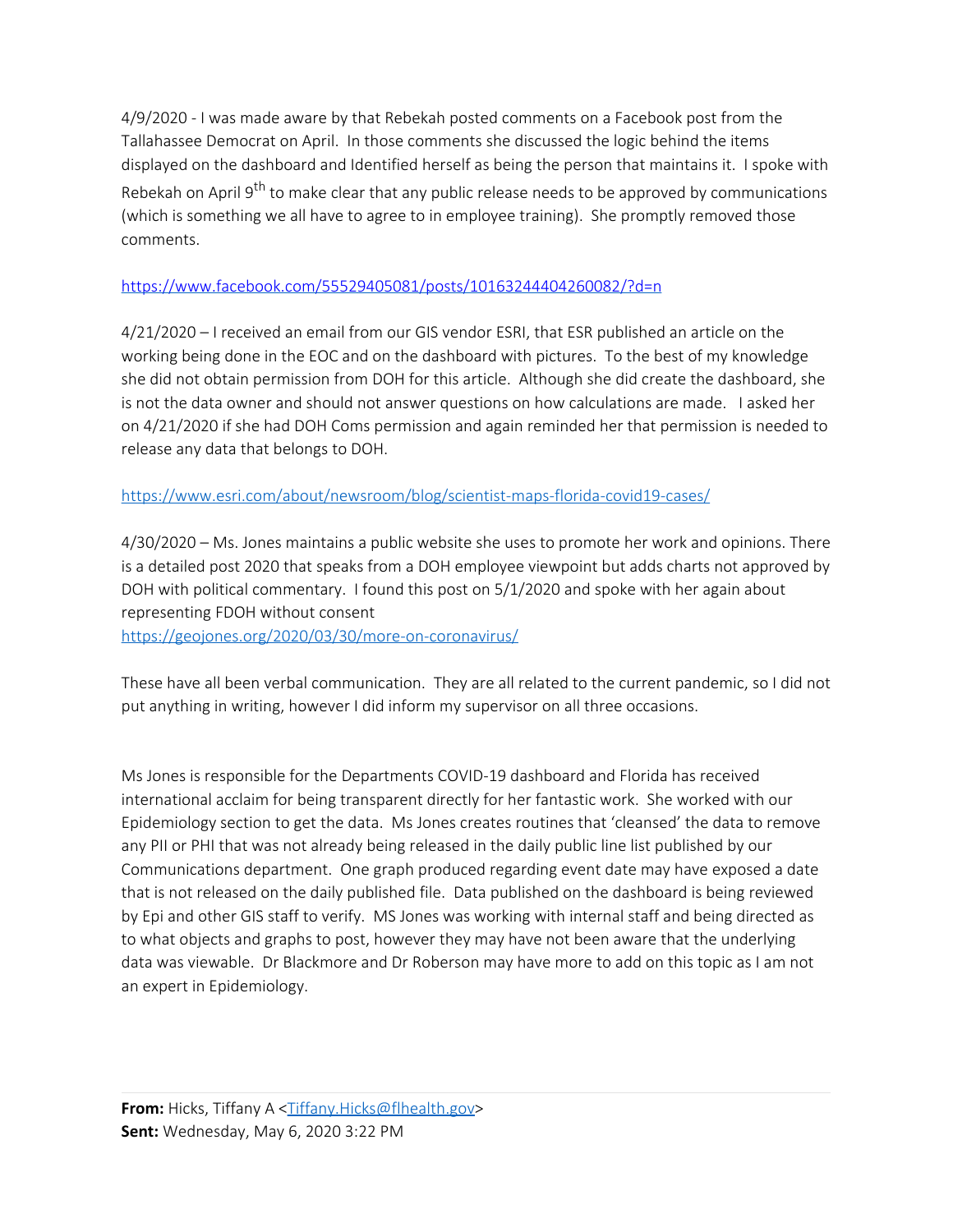**To:** Curry, Craig J [<Craig.Curry@flhealth.gov](mailto:Craig.Curry@flhealth.gov)> **Subject:** RE: Employee Labor Relation Consulting needed **Importance:** High

Thank you. Please see my follow up questions below highlighted in yellow.

- This employee has made a few personnel posts on website and social media regarding data and web product owned by the Department that she works on without permission of management or communications. **[Can you provide more detail?** Do you have documentation such as screenshots? If so, please provide.]
- I have verbally instructed with each post to not represent Department interest in personnel posts. [You've spoken with the employee regarding their posts? If so, please provide details of the conversation. Was a follow up e-mail sent to the employee?]
- Data to these infographics was exposed through electronic means that should have been identical to data published by our communication department. Now there is now some question regarding the level of personnel data that is exposed through the dashboard. [This exposure is due to the actions of Ms. Jones? Please explain further.]

**Stay in the know! Visit the [HR Blog](https://floridahealth.sharepoint.com/Need-To-Know/default.aspx)**

## *Tiffany Hicks*

**Labor Relations Consultant Bureau of Personnel & Human Resource Management** Florida Department of Health 4052 Bald Cypress Way, Bin #B03 Tallahassee, FL 32399 (850) 245-4484 (850) 413-6716 (Confidential fax)



How's my customer service? Take our [survey](http://fldoh.customerservice.sgizmo.com/s3/).

**From:** Curry, Craig J [<Craig.Curry@flhealth.gov](mailto:Craig.Curry@flhealth.gov)> **Sent:** Wednesday, May 6, 2020 3:04 PM **To:** Hicks, Tiffany A <[Tiffany.Hicks@flhealth.gov](mailto:Tiffany.Hicks@flhealth.gov)> **Subject:** RE: Employee Labor Relation Consulting needed

Rebekah Jones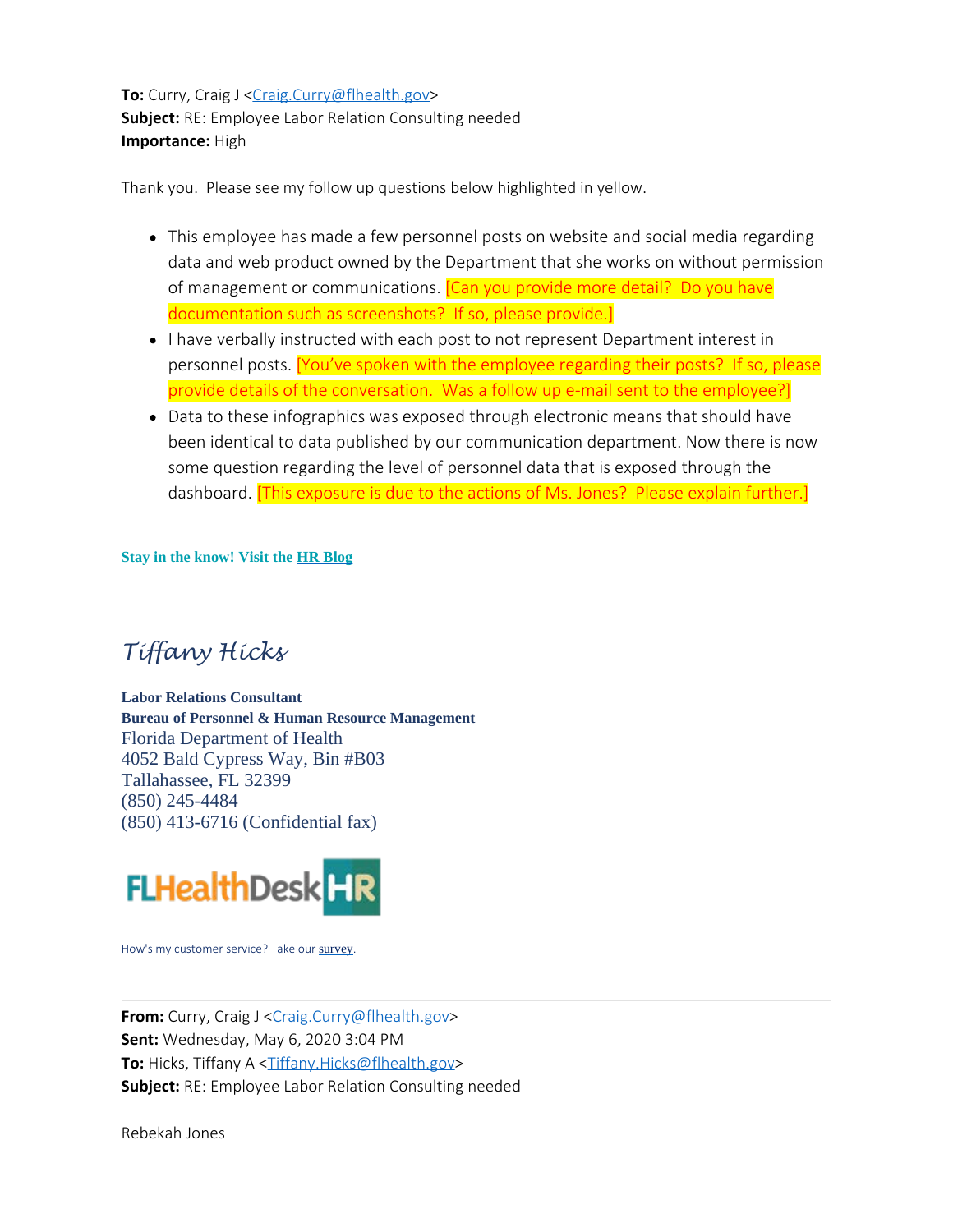**From:** Hicks, Tiffany A <[Tiffany.Hicks@flhealth.gov](mailto:Tiffany.Hicks@flhealth.gov)> **Sent:** Wednesday, May 6, 2020 1:25 PM **To:** Curry, Craig J [<Craig.Curry@flhealth.gov](mailto:Craig.Curry@flhealth.gov)> **Subject:** RE: Employee Labor Relation Consulting needed

Good afternoon Craig,

Could you provide me with the employee's name your below e-mail is referencing?

**Stay in the know! Visit the [HR Blog](https://floridahealth.sharepoint.com/Need-To-Know/default.aspx)**

## *Tiffany Hicks*

**Labor Relations Consultant Bureau of Personnel & Human Resource Management** Florida Department of Health 4052 Bald Cypress Way, Bin #B03 Tallahassee, FL 32399 (850) 245-4484 (850) 413-6716 (Confidential fax)



How's my customer service? Take our [survey](http://fldoh.customerservice.sgizmo.com/s3/).

**From:** Curry, Craig J [<Craig.Curry@flhealth.gov](mailto:Craig.Curry@flhealth.gov)> **Sent:** Wednesday, May 6, 2020 10:36 AM **To:** Hicks, Tiffany A <[Tiffany.Hicks@flhealth.gov](mailto:Tiffany.Hicks@flhealth.gov)> **Subject:** Employee Labor Relation Consulting needed

Ms. Hicks,

At the request of Dr. Blackmore and Dr. Roberson, I am looking for guidance on properly documenting actions of one of my employees and to get guidance on proper preparation in case action needs to be taken. This employee has made a few personnel posts on website and social media regarding data and web product owned by the Department that she works on without permission of management or communications. I have verbally instructed with each post to not represent Department interest in personnel posts. This employee is responsible for the COVID-19 dashboard. She has worked with all levels of management and the data owner to build the dashboard to build infographics per exact request. Data to these infographics was exposed through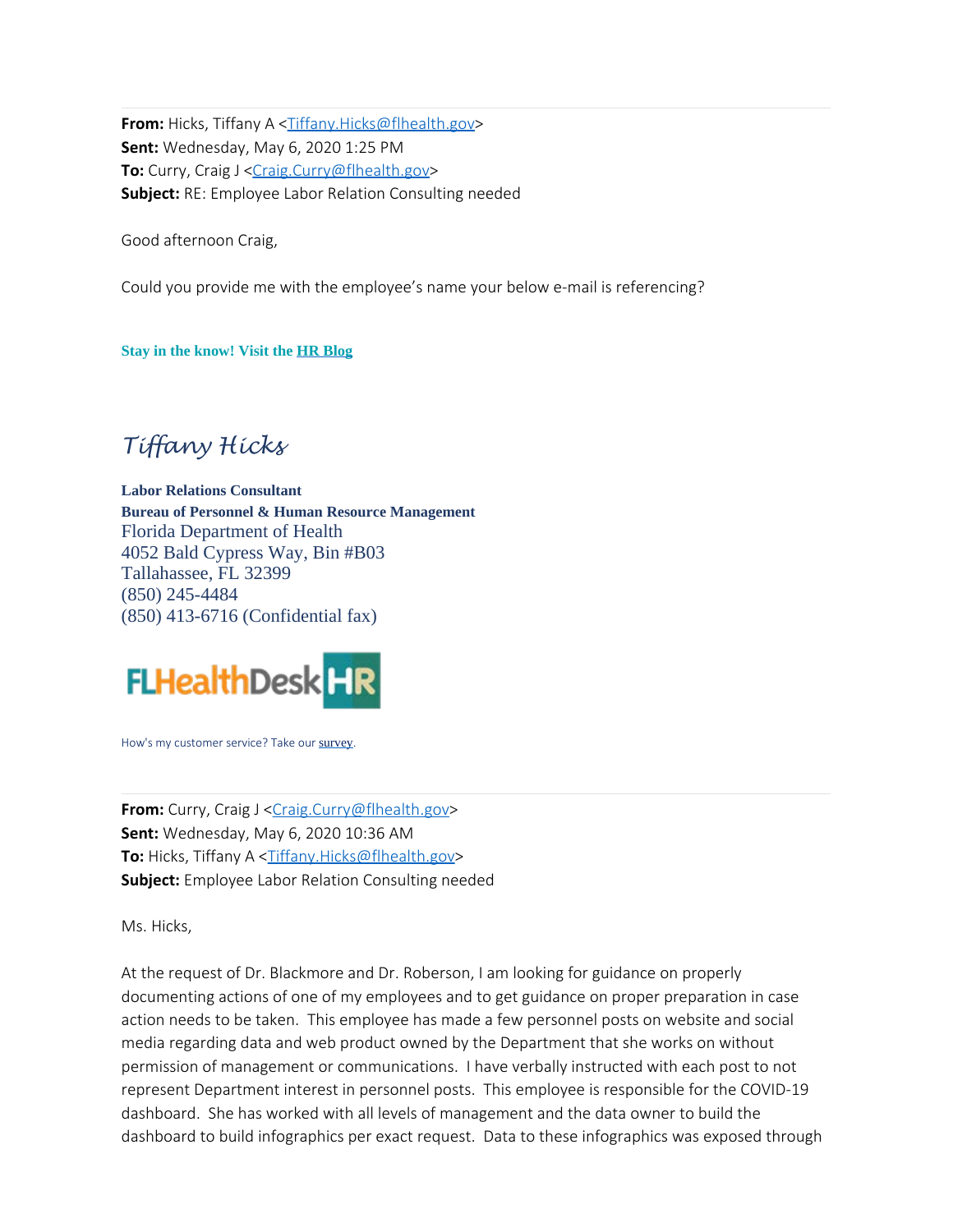electronic means that should have been identical to data published by our communication department. Now there is now some question regarding the level of personnel data that is exposed through the dashboard. I will work with the data owner of the data to determine if this in indeed true.

Based on this information my management has asked me to work with you to properly document and determine the level of action and path forward.

Thank you

Craig J Curry **IT Director** Florida Department of Health Division of Disease Control and Health Protection  $\left( \frac{850}{245.4231} \right)$  (850) 491-0063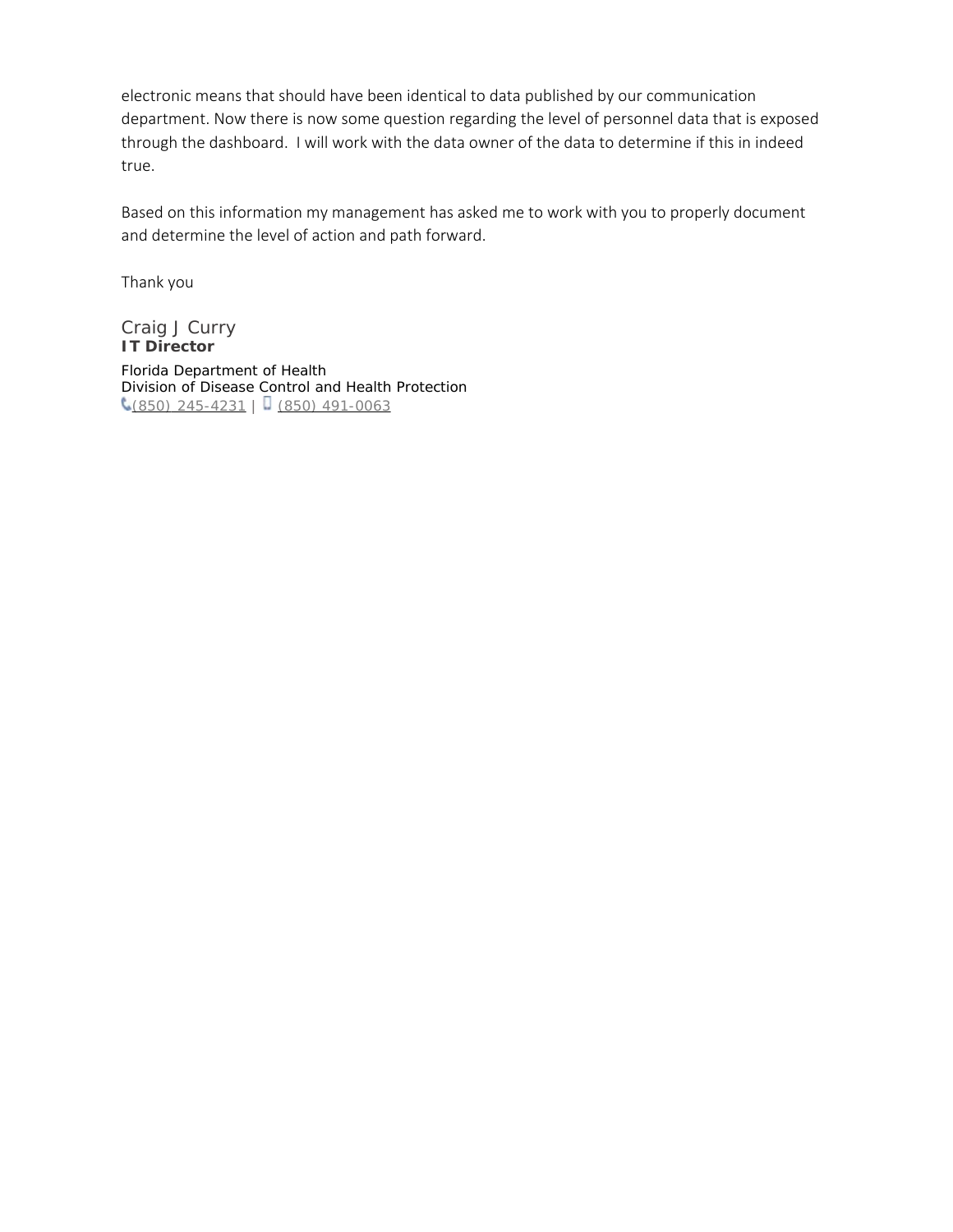From: **Blackmore**, Carina To: [Hicks, Tiffany A](mailto:Tiffany.Hicks@flhealth.gov); [Curry, Craig J](mailto:Craig.Curry@flhealth.gov) **Subject:** Re: Labor Relations Advice **Date:** Saturday, May 16, 2020 11:47:57 AM **Attachments:** image003.png image004.png image005.png

Yes

Get [Outlook for iOS](https://aka.ms/o0ukef)

**From:** Hicks, Tiffany A <Tiffany.Hicks@flhealth.gov> **Sent:** Saturday, May 16, 2020 11:32:09 AM **To:** Curry, Craig J <Craig.Curry@flhealth.gov> **Cc:** Blackmore, Carina <Carina.Blackmore@flhealth.gov> **Subject:** RE: Labor Relations Advice

Good morning Craig,

My boss, Amy Graham, and I spoke with Dr. Roberson yesterday evening. Please be sure to provide any additional supporting documentation you may have. Once received, I will update the FLHD-HR ticket.

Also, Dr. Blackmore, by responding to this e-mail you concur with the recommended action for the employee.

**Stay in the know! Visit the [HR Blog](https://floridahealth.sharepoint.com/Need-To-Know/default.aspx)**

## *Tiffany Hicks*

**Labor Relations Consultant Bureau of Personnel & Human Resource Management** Florida Department of Health 4052 Bald Cypress Way, Bin #B03 Tallahassee, FL 32399 (850) 245-4484 (850) 413-6716 (Confidential fax)



How's my customer service? Take our [survey](http://fldoh.customerservice.sgizmo.com/s3/).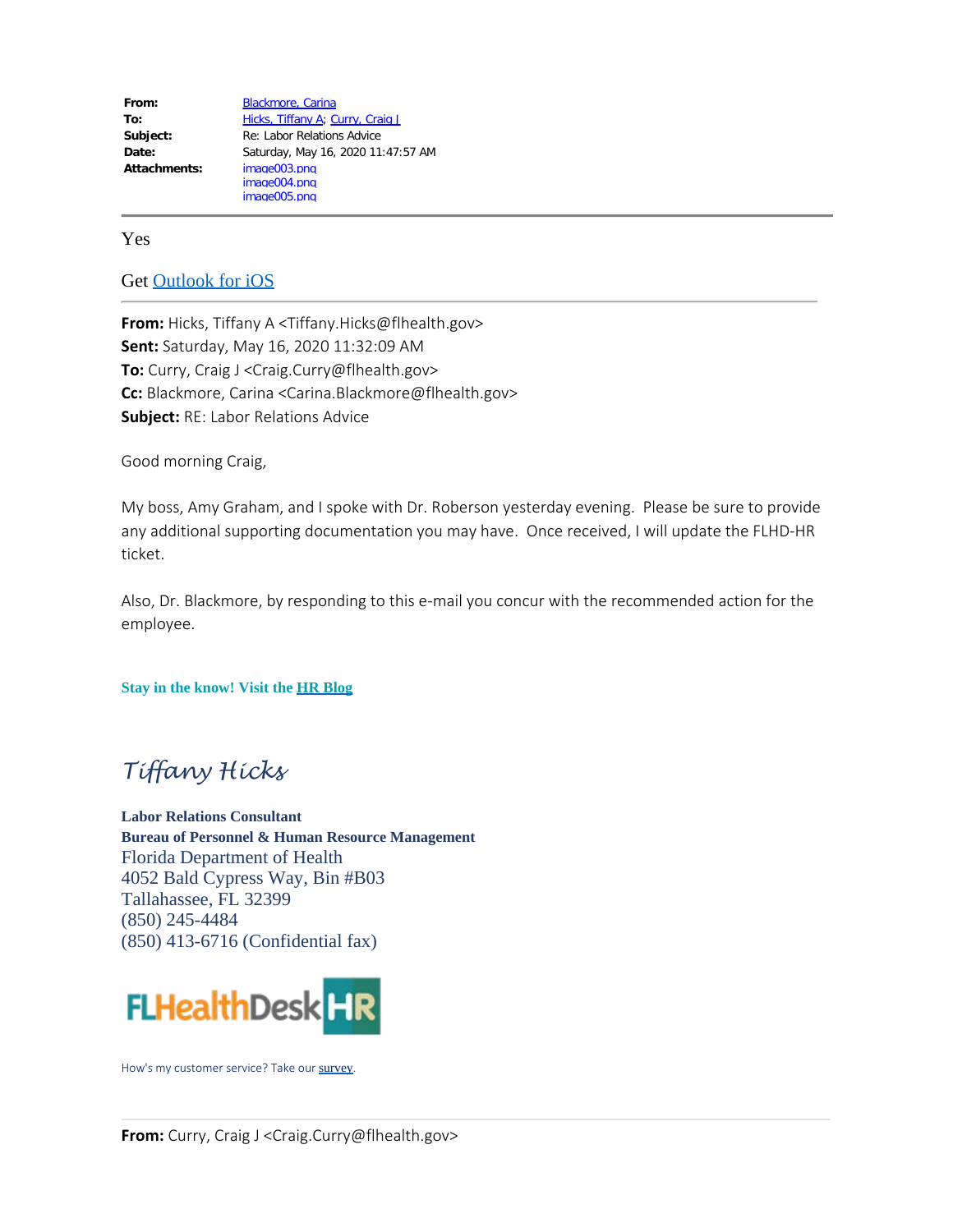**Sent:** Friday, May 15, 2020 12:41 PM **To:** Hicks, Tiffany A <Tiffany.Hicks@flhealth.gov> **Cc:** Blackmore, Carina <Carina.Blackmore@flhealth.gov> **Subject:** Labor Relations Advice

Per my voicemail this morning, I need advice on how to proceed with communicating with an employee.

Thanks,

Craig J Curry **IT Director**

Florida Department of Health Division of Disease Control and Health Protection  $\binom{6}{650}$  245-4231 | (850) 491-0063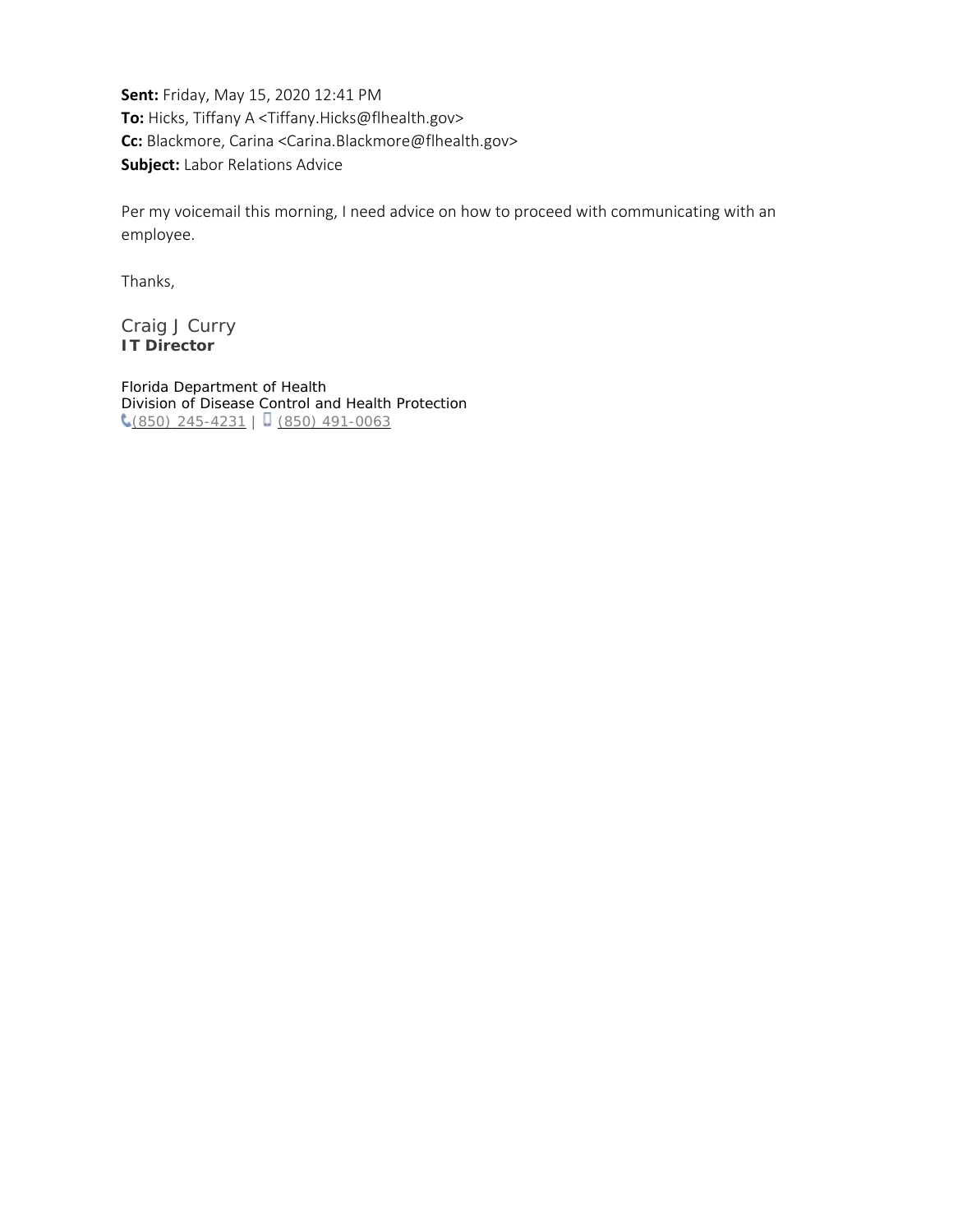| From:        | Curry, Craig J                            |
|--------------|-------------------------------------------|
| To:          | Hicks, Tiffany A                          |
| Subject:     | Employee Labor Relation Consulting needed |
| Date:        | Wednesday, May 6, 2020 10:35:34 AM        |
| Attachments: | image001.png                              |
|              | image002.png                              |

Ms. Hicks,

At the request of Dr. Blackmore and Dr. Roberson, I am looking for guidance on properly documenting actions of one of my employees and to get guidance on proper preparation in case action needs to be taken. This employee has made a few personnel posts on website and social media regarding data and web product owned by the Department that she works on without permission of management or communications. I have verbally instructed with each post to not represent Department interest in personnel posts. This employee is responsible for the COVID-19 dashboard. She has worked with all levels of management and the data owner to build the dashboard to build infographics per exact request. Data to these infographics was exposed through electronic means that should have been identical to data published by our communication department. Now there is now some question regarding the level of personnel data that is exposed through the dashboard. I will work with the data owner of the data to determine if this in indeed true.

Based on this information my management has asked me to work with you to properly document and determine the level of action and path forward.

Thank you

Craig J Curry **IT Director** Florida Department of Health Division of Disease Control and Health Protection  $\binom{6}{650}$  245-4231 | (850) 491-0063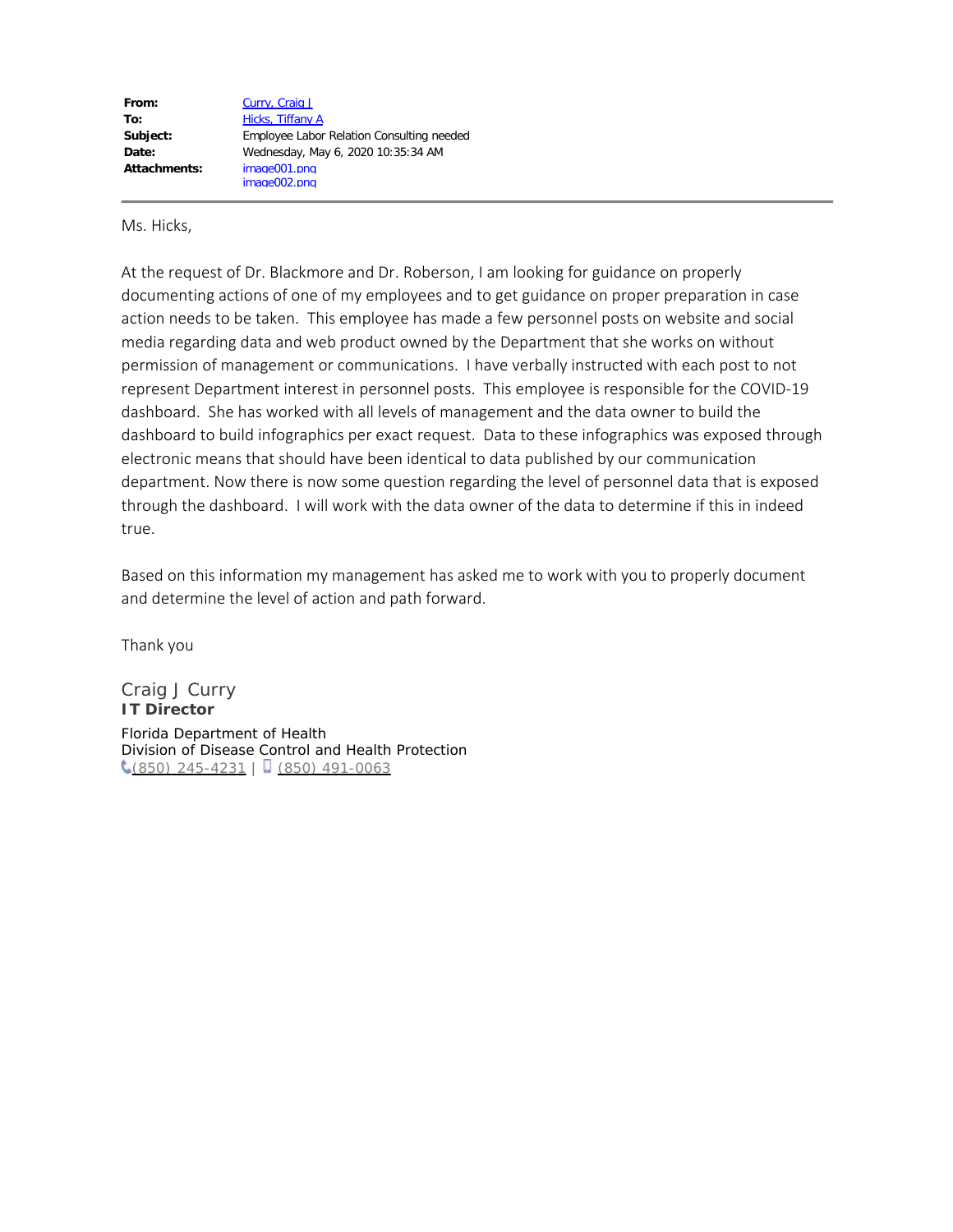

Scott A. Rivkees, MD State Surgeon General

Vision**:** To be the **Healthiest State** in the Nation

May 18, 2020

**FED EX Overnight - Article #**

Ms. Rebekah Jones

Dear Ms. Jones:

This is to officially inform you that you are being dismissed from your position as an Environment Scientist & Spec, Incl Hlth – L4 (Environmental Hlth Program Consultant), effective close of business on Monday, May 25, 2020. You may use your available annual leave through the effective date.

This action is being taken pursuant to Section 110.604, Florida Statutes, and Rule 60L-36.005(3), Florida Administrative Code. Section 110.604, Florida Statutes, provides that employees in the Selected Exempt Service shall serve at the pleasure of the agency head and shall be subject to dismissal at the discretion of the agency head. You may, therefore, be dismissed at will. This personnel action is exempt from the provisions of Chapter 120, Florida Statutes.

Please contact Jawanna Whetsel, at (850) 617-5839 regarding your options for insurance and other benefits.

Sincerely,

arn

Carina Blackmore, DVM, PhD, Dipl ACVPM State Epidemiologist **Director** Division of Disease Control and Health Protection

cc: Personnel File Amy A. Graham, Chief, Personnel & Human Resource Management Riley Landy, Esquire

Florida Department of Health Division of Disease Control and Health Protection 4052 Bald Cypress Way, Bin A-09 • Tallahassee, FL 32399 PHONE: 850/245-4300 • FAX 850/245-4297 FloridaHealth.gov